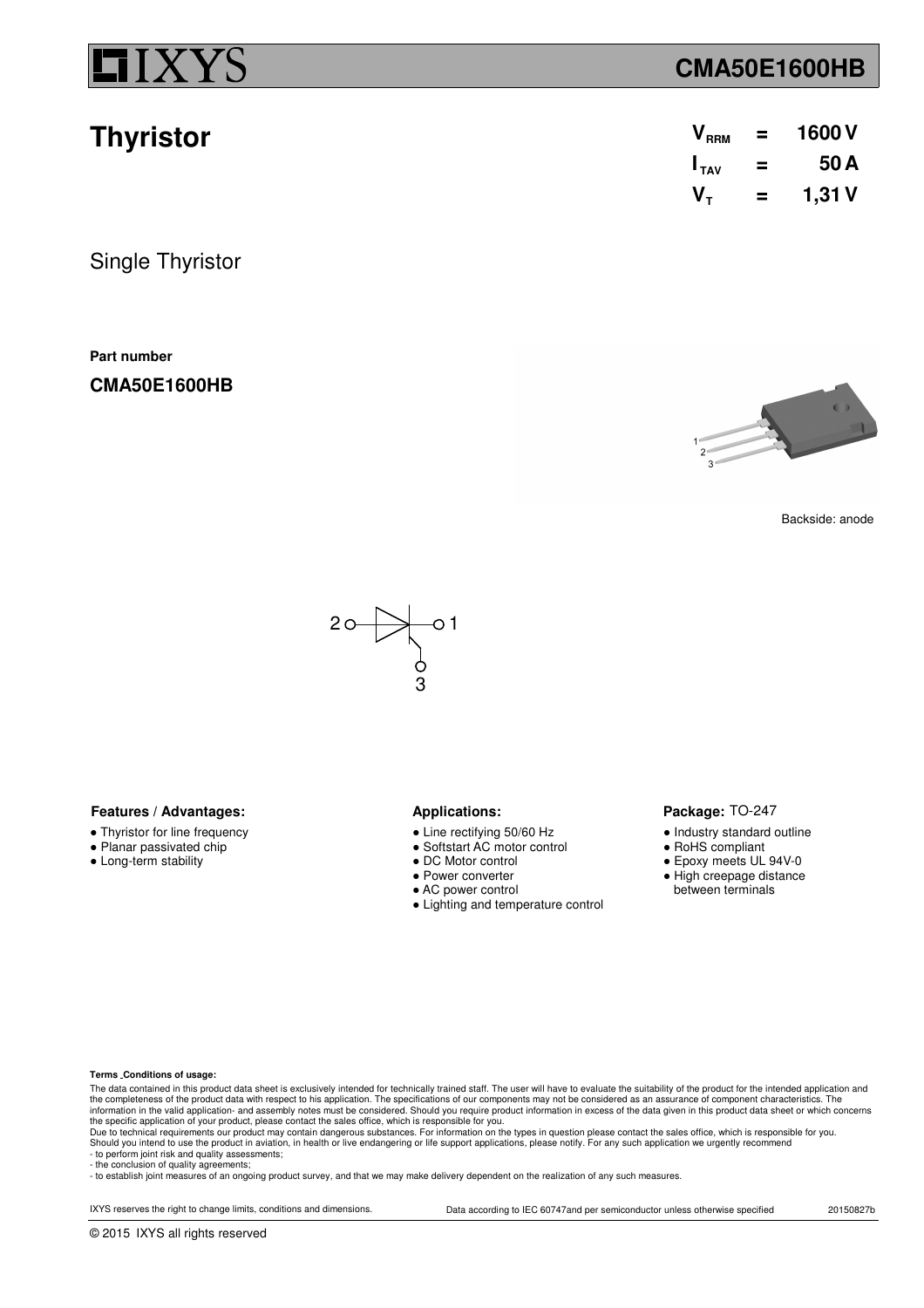### **XYS** Ľ

# **CMA50E1600HB**

| <b>Thyristor</b>                           |                                                      |                                                                            |                                   |      | Ratings |                |                   |
|--------------------------------------------|------------------------------------------------------|----------------------------------------------------------------------------|-----------------------------------|------|---------|----------------|-------------------|
| Symbol                                     | <b>Definition</b>                                    | <b>Conditions</b>                                                          |                                   | min. | typ.    | max.           | <b>Unit</b>       |
| $\bm{V}_{\text{RSM/DSM}}$                  | max. non-repetitive reverse/forward blocking voltage |                                                                            | $T_{VJ} = 25^{\circ}C$            |      |         | 1700           | V                 |
| $V_{\scriptscriptstyle \sf{RRM}/\sf{DRM}}$ | max. repetitive reverse/forward blocking voltage     |                                                                            | $T_{VJ} = 25^{\circ}C$            |      |         | 1600           | $\vee$            |
| $I_{R/D}$                                  | reverse current, drain current                       | $V_{R/D} = 1600 V$                                                         | $T_{VJ} = 25^{\circ}C$            |      |         | 50             | μA                |
|                                            |                                                      | $V_{R/D} = 1600 V$                                                         | $T_{\nu J} = 125$ °C              |      |         | 5              | mA                |
| $V_T$                                      | forward voltage drop                                 | $I_T = 50 A$                                                               | $T_{V,1} = 25^{\circ}C$           |      |         | 1,30           | $\vee$            |
|                                            |                                                      | $I_T = 100 A$                                                              |                                   |      |         | 1,66           | V                 |
|                                            |                                                      | $I_T = 50 A$                                                               | $T_{VJ} = 125 \degree C$          |      |         | 1,31           | $\vee$            |
|                                            |                                                      | $I_T = 100 A$                                                              |                                   |      |         | 1,77           | V                 |
| I <sub>TAV</sub>                           | average forward current                              | $T_c = 110^{\circ}$ C                                                      | $T_{V1} = 150^{\circ}C$           |      |         | 50             | A                 |
| $I_{T(RMS)}$                               | RMS forward current                                  | 180° sine                                                                  |                                   |      |         | 79             | A                 |
| $V_{\tau_0}$                               | threshold voltage                                    | for power loss calculation only                                            | $T_{VJ} = 150 °C$                 |      |         | 0,83           | $\vee$            |
| $r_{\tau}$                                 | slope resistance                                     |                                                                            |                                   |      |         | 9,6            | $m\Omega$         |
| $R_{thJC}$                                 | thermal resistance junction to case                  |                                                                            |                                   |      |         | 0,4            | K/W               |
| $R_{thCH}$                                 | thermal resistance case to heatsink                  |                                                                            |                                   |      | 0,25    |                | K/W               |
| $P_{\text{tot}}$                           | total power dissipation                              |                                                                            | $T_c = 25^{\circ}C$               |      |         | 310            | W                 |
| $I_{\texttt{TSM}}$                         | max. forward surge current                           | $t = 10$ ms; (50 Hz), sine                                                 | $T_{VJ} = 45^{\circ}C$            |      |         | 550            | A                 |
|                                            |                                                      | $t = 8,3$ ms; (60 Hz), sine                                                | $V_{\rm R} = 0 V$                 |      |         | 595            | A                 |
|                                            |                                                      | $t = 10$ ms; (50 Hz), sine                                                 | $T_{V,I} = 150^{\circ}C$          |      |         | 470            | A                 |
|                                            |                                                      | $t = 8,3$ ms; (60 Hz), sine                                                | $V_{B} = 0 V$                     |      |         | 505            | Α                 |
| 12t                                        | value for fusing                                     | $t = 10$ ms; (50 Hz), sine                                                 | $T_{VJ} = 45^{\circ}C$            |      |         | 1,52           | kA <sup>2</sup> S |
|                                            |                                                      | $t = 8,3$ ms; (60 Hz), sine                                                | $V_R = 0 V$                       |      |         | 1,48           | kA <sup>2</sup> s |
|                                            |                                                      | $t = 10$ ms; (50 Hz), sine                                                 | $T_{VJ} = 150^{\circ}C$           |      |         | 1,11           | kA <sup>2</sup> S |
|                                            |                                                      | $t = 8,3$ ms; (60 Hz), sine                                                | $V_{\rm R} = 0 V$                 |      |         | 1,06           | kA <sup>2</sup> s |
| $C_{J}$                                    | junction capacitance                                 | $V_R = 400V$ f = 1 MHz                                                     | $T_{VJ} = 25^{\circ}C$            |      | 26      |                | pF                |
| $P_{GM}$                                   | max. gate power dissipation                          | $t_{p} = 30 \,\mu s$                                                       | $T_c = 150^{\circ}$ C             |      |         | 10             | W                 |
|                                            |                                                      | $t_{\rm p} = 300 \,\mu s$                                                  |                                   |      |         | 5              | W                 |
| $P_{\text{GAV}}$                           | average gate power dissipation                       |                                                                            |                                   |      |         | 0,5            | W                 |
| $(di/dt)_{cr}$                             | critical rate of rise of current                     | $T_{V,I}$ = 150 °C; f = 50 Hz                                              | repetitive, $I_T = 150$ A         |      |         | 150            | $A/\mu s$         |
|                                            |                                                      | $t_P = 200 \,\mu s$ ; di <sub>G</sub> /dt = 0,3 A/ $\mu s$ ; -             |                                   |      |         |                |                   |
|                                            |                                                      | $I_G = 0,3A; V = \frac{2}{3} V_{DRM}$                                      | non-repet., $I_T = 50$ A          |      |         |                | 500 A/µs          |
| $(dv/dt)_{cr}$                             | critical rate of rise of voltage                     | $V = \frac{2}{3} V_{DBM}$                                                  | $T_{VJ} = 150^{\circ}C$           |      |         | 1000           | $V/\mu s$         |
|                                            |                                                      | $R_{GK} = \infty$ ; method 1 (linear voltage rise)                         |                                   |      |         |                |                   |
| $\mathbf{V}_{\text{GT}}$                   | gate trigger voltage                                 | $V_{D} = 6 V$                                                              | $T_{VJ} = 25^{\circ}C$            |      |         | 1,5            | $\vee$            |
|                                            |                                                      |                                                                            | $T_{VJ} = -40\degree C$           |      |         | 1,6            | $\vee$            |
| $I_{GT}$                                   | gate trigger current                                 | $V_{D} = 6 V$                                                              | $T_{VJ} = 25^{\circ}C$            |      |         | 50             | mA                |
|                                            |                                                      |                                                                            | $T_{\text{VJ}} = -40^{\circ}C$    |      |         | 80             | mA                |
| $\mathbf{V}_{\texttt{GD}}$                 | gate non-trigger voltage                             | $V_{D} = \frac{2}{3} V_{DBM}$                                              | $\overline{T_{VJ}}$ = 140°C       |      |         | 0,2            | $\vee$            |
| $I_{GD}$                                   | gate non-trigger current                             |                                                                            |                                   |      |         | 5              | mA                |
| $\mathbf{l}_\mathsf{L}$                    | latching current                                     | $t_{p} = 10 \mu s$                                                         | $T_{VJ} = 25^{\circ}C$            |      |         | 125            | mA                |
|                                            |                                                      | $I_G$ = 0,3 A; di <sub>G</sub> /dt = 0,3 A/ $\mu$ s                        |                                   |      |         |                |                   |
| Iн                                         | holding current                                      | $V_D = 6 V R_{GK} = \infty$                                                | $T_{VJ} = 25^{\circ}C$            |      |         | 100            | mA                |
| $t_{gd}$                                   | gate controlled delay time                           | $V_{D} = \frac{1}{2} V_{DRM}$                                              | $\overline{T_{VJ}} = 25^{\circ}C$ |      |         | $\overline{c}$ | $\mu s$           |
|                                            |                                                      | $I_G = 0,3A; \text{di}_G/dt = 0,3A/\mu s$                                  |                                   |      |         |                |                   |
| $t_q$                                      | turn-off time                                        | $V_R = 100 V$ ; $I_T = 50 A$ ; $V = \frac{2}{3} V_{DRM}$ $T_{VJ} = 125 °C$ |                                   |      | 150     |                | μs                |
|                                            |                                                      | di/dt = 10 A/µs dv/dt = 20 V/µs $t_0 = 200 \mu s$                          |                                   |      |         |                |                   |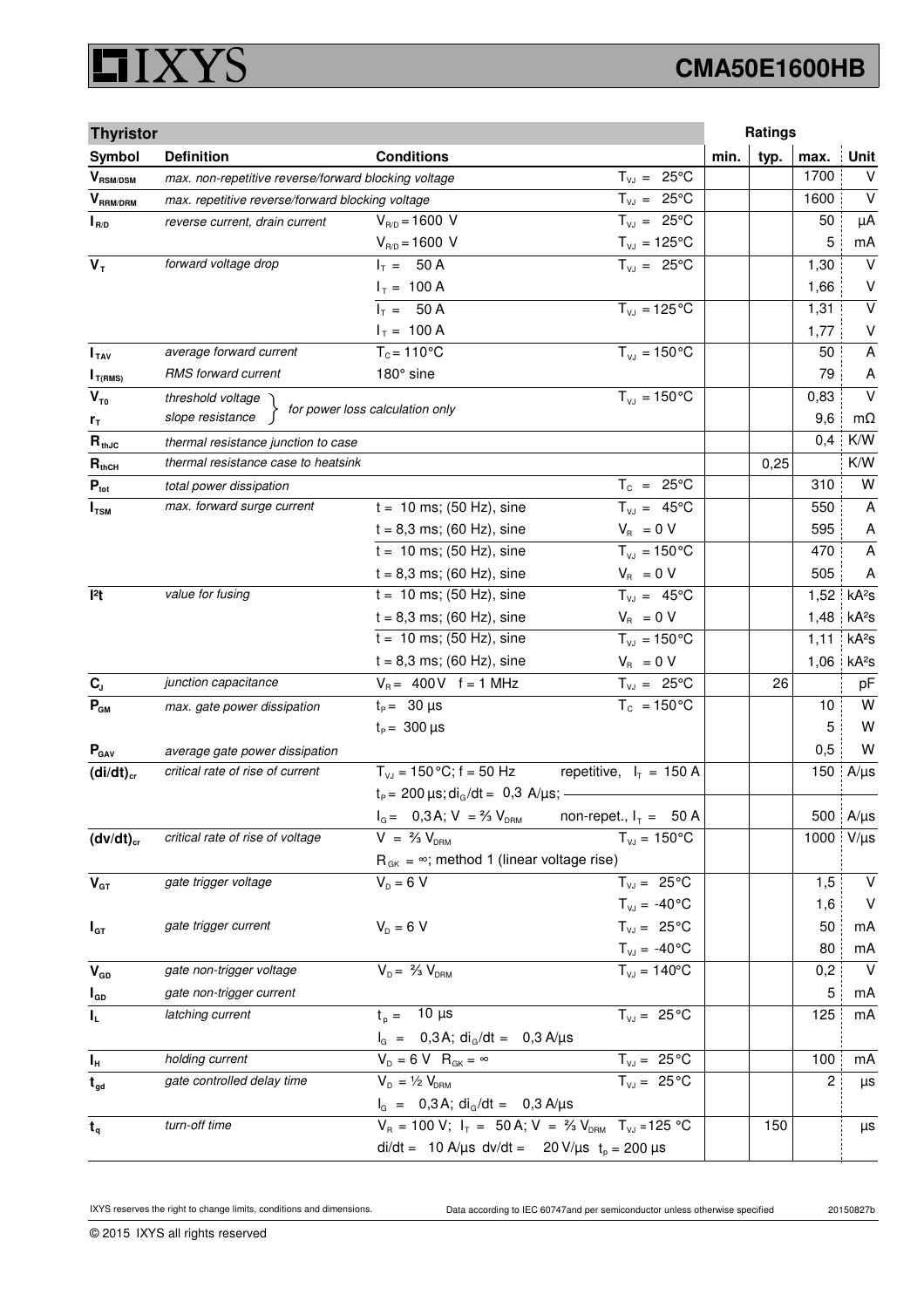

## **CMA50E1600HB**

| Package<br><b>TO-247</b>  |                              |                   | Ratings |      |      |      |
|---------------------------|------------------------------|-------------------|---------|------|------|------|
| Symbol                    | <b>Definition</b>            | <b>Conditions</b> | min.    | typ. | max. | Unit |
| <sup>I</sup> RMS          | <b>RMS</b> current           | per terminal      |         |      | 70   | A    |
| $T_{\nu J}$               | virtual junction temperature |                   | -40     |      | 150  | °C   |
| $T_{op}$                  | operation temperature        |                   | -40     |      | 125  | °C   |
| $\mathsf{T}_{\text{stg}}$ | storage temperature          |                   | -40     |      | 150  | °C   |
| Weight                    |                              |                   |         | 6    |      | g    |
| M <sub>D</sub>            | mounting torque              |                   | 0,8     |      | 1,2  | Nm   |
| $F_c$                     | mounting force with clip     |                   | 20      |      | 120  | N    |

Product Marking



#### **Part description**

- C Thyristor (SCR) =
- M Thyristor =
- A (up to 1800V) =
- 50  $E =$  Single Thyristor = Current Rating [A]
- 1600 = Reverse Voltage [V]
- HB TO-247AD (3) =

| Ordering | Orderina<br>∣ Number | Marking on<br>Product | Mode<br>Deliverv | $\cdot$ .<br>Quantity | Code No. |
|----------|----------------------|-----------------------|------------------|-----------------------|----------|
| Standard | 1600HB<br>CMA50E     | CMA50E1600HB          | Tube             | 30                    | 513974   |

|                     | <b>Equivalent Circuits for Simulation</b> |                  | * on die level | $T_{\rm vir}$ = 150 °C |
|---------------------|-------------------------------------------|------------------|----------------|------------------------|
|                     |                                           | <b>Thyristor</b> |                |                        |
| $V_{0 max}$         | threshold voltage                         | 0.83             |                |                        |
| $R_{0 \text{ max}}$ | slope resistance *                        |                  |                | mO                     |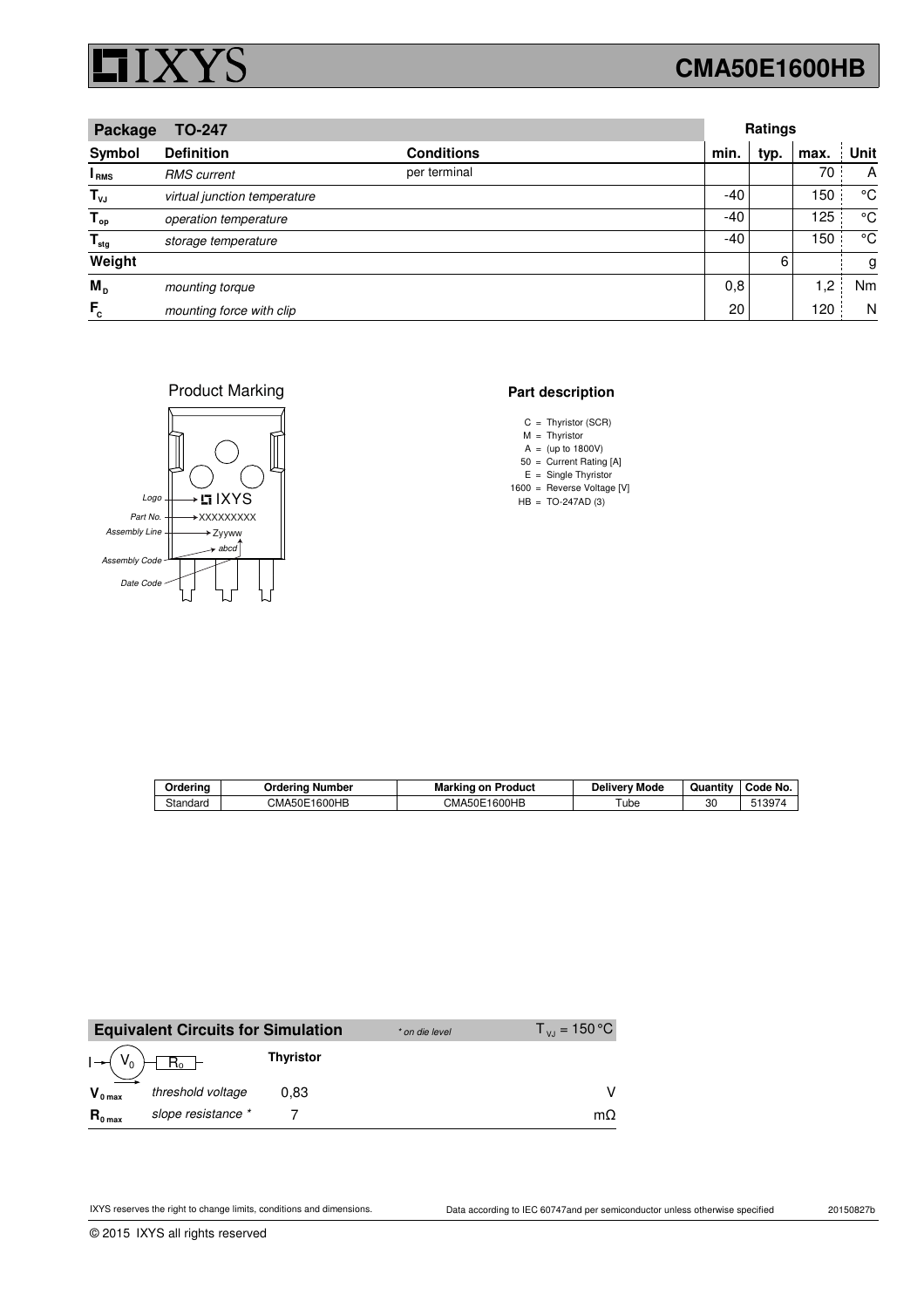## **CMA50E1600HB**

### **Outlines TO-247**



| Sym.           | <b>Inches</b> |             | <b>Millimeter</b> |             |
|----------------|---------------|-------------|-------------------|-------------|
|                | min.          | max.        | min.              | max.        |
| А              | 0.185         | 0.209       | 4.70              | 5.30        |
| A1             | 0.087         | 0.102       | 2.21              | 2.59        |
| А2             |               | 0.059 0.098 |                   | 1.50 2.49   |
| D              |               | 0.819 0.845 |                   | 20.79 21.45 |
| E              | 0.610         | 0.640       | 15.48             | 16.24       |
| E2             | 0.170         | 0.216       | 4.31              | 5.48        |
| e              | 0.215 BSC     |             | 5.46 BSC          |             |
| L              | 0.780         | 0.800       | 19.80             | 20.30       |
| L1             |               | 0.177       |                   | 4.49        |
| ØΡ             | 0.140         | 0.144       | 3.55              | 3.65        |
| Q              |               | 0.212 0.244 | 5.38              | 6.19        |
| S              | 0.242 BSC     |             | 6.14 BSC          |             |
| b              | 0.039         | 0.055       | 0.99              | 1.40        |
| b2             | 0.065         | 0.094       | 1.65              | 2.39        |
| b4             | 0.102         | 0.135       | 2.59              | 3.43        |
| с              | 0.015         | 0.035       | 0.38              | 0.89        |
| D <sub>1</sub> | 0.515         |             | 13.07             |             |
| D2             | 0.020         | 0.053       | 0.51              | 1.35        |
| E1             | 0.530         |             | 13.45             |             |
| ØP1            |               | 0.29        |                   | 7.39        |

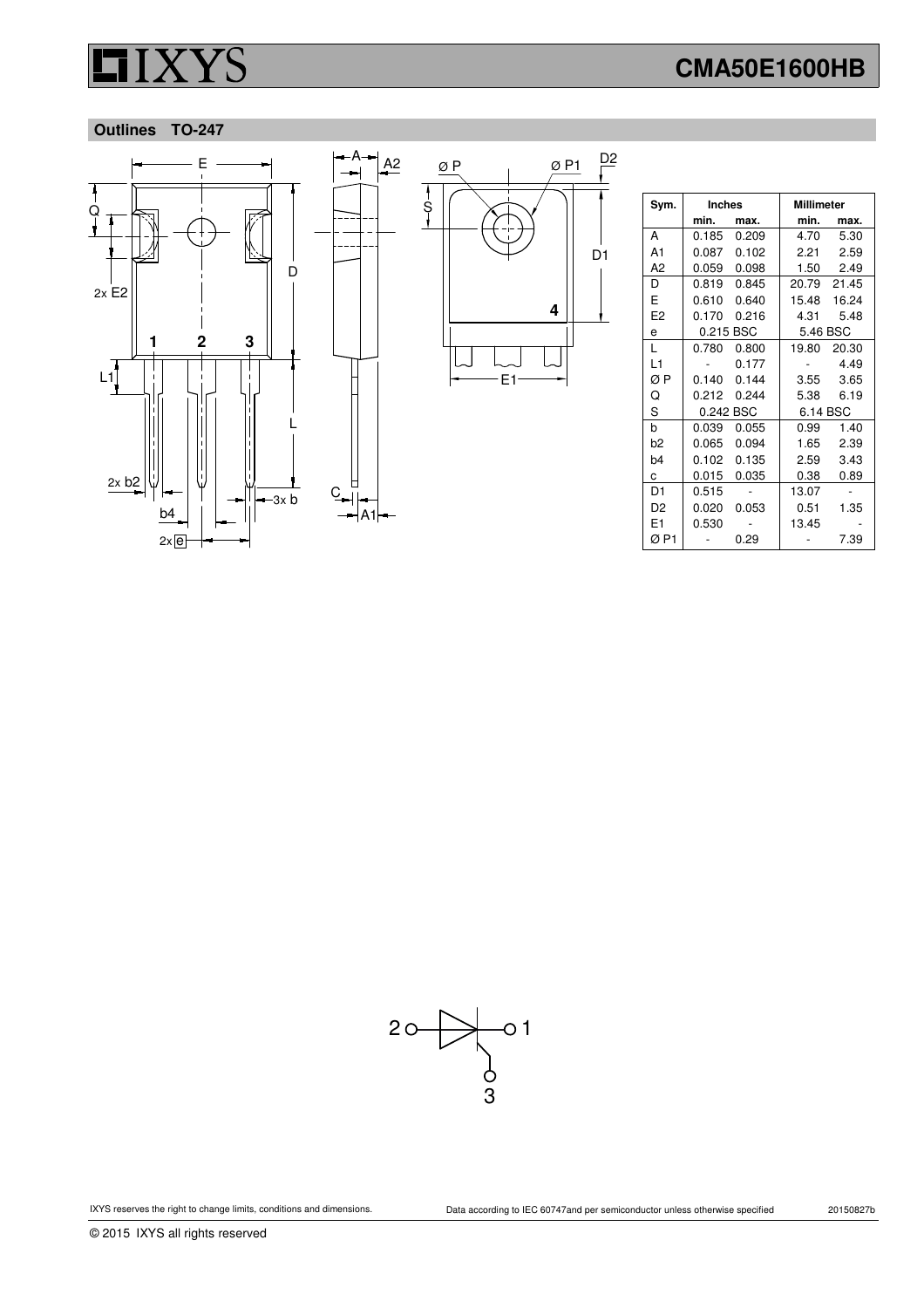## **CMA50E1600HB**

### **Thyristor**



Fig. 1 Forward characteristics Fig. 2 Surge overload current





0,01 0,1

125

 ${\sf T}_{_{\sf {VJ}}}$  = 45°C

50 Hz, 80% V

I<sub>TSM</sub>: crest value, t: duration

200

300

400

**I TSM**

**[A]**

500





Fig. 3  $1<sup>2</sup>t$  versus time (1-10 s)







Fig. 7a Power dissipation versus direct output current Fig. 7b and ambient temperature





**P(AV)**

**[W]**